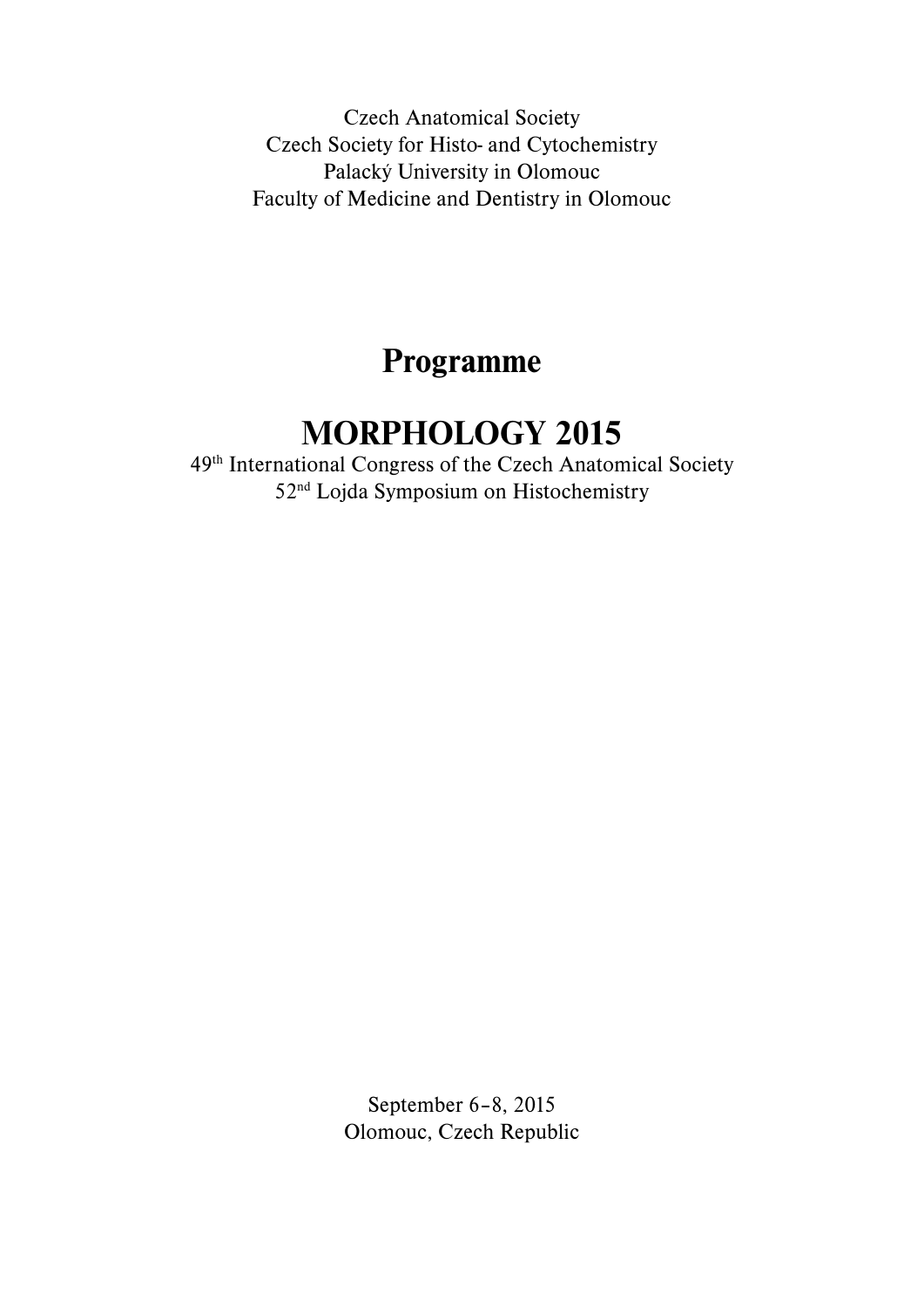## **SUNDAY, SEPTEMBER 6, 2015**

15.00–17.00 Registration 17.00–19.00 Opening Ceremony Words of Welcome Cultural program

*Prof. Obručník memory dedicated lecture* Sedmera D Elucidating cardiac conduction system formation with phylogenic approaches

#### *Winning lecture of the 2014 Czech Anatomical Society & Olympus Award*

Oralová V, Matalová E, Janečková E, Drobná Krejčí E, Knopfová L, Šnajdr P, Tucker AS, Veselá I, Šmarda J, Buchtová M Role of c-Myb in chondrogenesis

#### *Winning lecture of the 2014 Czech Society for*

*Histochemistry and Cytochemistry & Nikon Award* Kodet O, Lacina L, Krejčí E, Vlček Č, Šáchová J, Dvořánková B, Grim M, Štork J, Kodetová D, Kolář M, Strnad H, Smetana K Melanoma cells influence the differentiation pattern of human epidermal keratinocytes

19.00–20.30 Welcome party

20.00 Meetings of the national committees of ČAS and ČSHC

## **MONDAY, SEPTEMBER 7, 2015**

9.00–9.40 **Plenary lectures** *Chairs: Naňka O, Mlejnek P*

9.00–9.20 Holibka V Anatomy teaching at the medico-surgical school in Olomouc, 1782–1875

9.20–9.40 Druga R The claustrum – history research

9.45–10.45 **Stem Cells** *Chairs: Smetana K, Ehrmann J*

### 9.45–10.00

Smetana K Jr., Lacina L, Dvořánková B Wound repair, ageing and cancer: challenge for new therapeutic modalities

10.00–10.15 Kvasilová A, Dvořánková B, Drobná Krejčí E, Smetana K, Grim M Expression of some markers of stem cells and tissuespecific progenitors in human postnatal skin

10.15–10.30 Čížková D, Vávrová J, Mičuda S, Doleželová E, Brůčková L, Filip S, Mokrý J Role of transplanted bone marrow cells in the skeletal muscle regeneration

10.30–10.45 Měšťanová V, Varga I, Bencat M, Adamkov M Myoid cells of thymus in question of origin and function

10.45 - 11.15 Coffee Break 11.15 –12.00 Plenary session of ČAS 12.00 –12.10 Congress Photo 12.10 –13.00 Lunch

13.00–14.15 Sessions in Section A **Neurosciences**  *Chairs: Mechírová E, Mazurová Y*

13.00–13.15 Mazurová Y, Bezrouk A Transgenic rat model of Huntington's disease – a useful tool for study of the development of progressive neuronal degeneration

## 13.15–13.30

Dubový P, Klusáková I, Korimová A, Joukal M, Hradilová-Svíženská I Upregulation of Toll-like receptors after nerve injury and inflammatory signaling from Wallerian degeneration

13.30–13.45 Joukal M, Kuklová A, Solár P, Klusáková I, Dubový P Kolmer cells and their immunophenotyping in the rat choroid plexus after peripheral nerve injury

13.45–14.00 Salaj M, Barinka F, Kubová H, Druga R Differences in expression of calcium binding proteins in the perirhinal and retrosplenial cortex of the rat

14.00–14.15 Bálentová S, Hajtmanová E, Filová B, Borbelyová V, Lehotský J, Adamkov M Cognitive and histopathological changes in the rat brain following fractionated irradiation

14.15–14.45 Coffee Break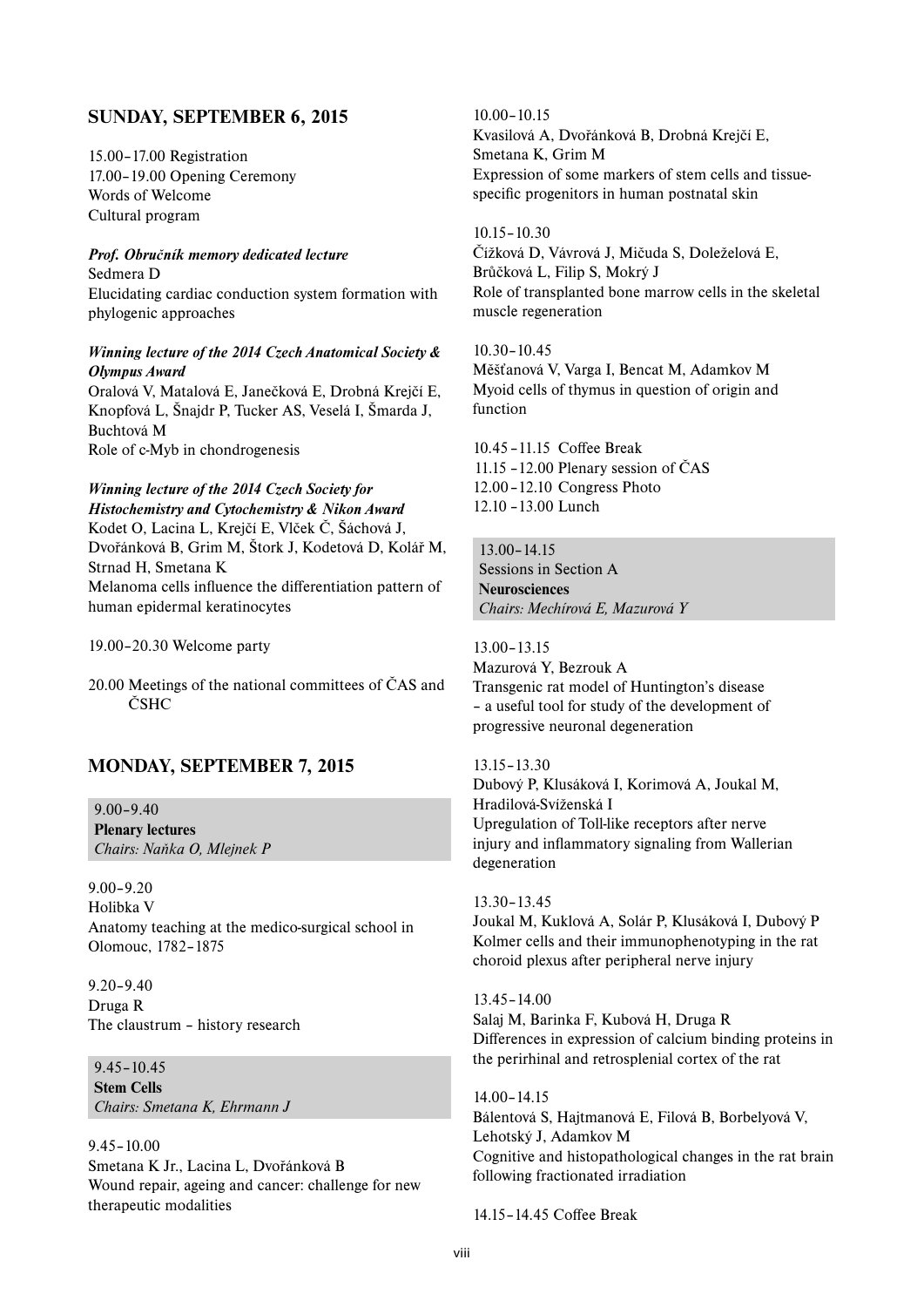14.45–16.00 **Poster Sessions**  *Chairs: Smetana K, Dubový P*

16.10–16.40 Plenary session of CSHC

13.00–16.00 Sessions in Section B **Teaching Morphology** *Chairs: Ehrmann J, Kachlík D, Krajčí D*

13.00–13.20 Ehrmann J, Lužná P, Čížková K Role of histology in the era of molecular biology

13.20–13.35 Kachlík D, Štěpánková T, Musil V, Báča V Anatomical eponyms

13.35–14.35 **Round Table**  Kachlík D, Slížová D, Lovásová K Role of the anatomy practical teaching in current curriculum

14.35–16.00 **E-Learning in Teaching Histology**

14.35–14.50 Lichnovská R, Krajčí D (Mrs.), Erdosová B, Krajčí D Teaching practical histology with digital (virtual) slides

14.50–15.05 Krajčí D (Mrs.), Lichnovská R, Edosová B, Krajčí D Application of electronic testing in histology and anatomy practicals

15.05–15.25 Krajčí D, Kopečný T, Novotný R A new system of electronic evaluation of results of PCdelivered tests

15.25–15.45 Krajčí D, Kylar P GAMETIX – a new software for managing MCQ databases and creation of examination sheets

19.00 Dinner

### **TUESDAY, SEPTEMBER 8, 2015**

9.00–10.15 **Morphogenesis** *Chairs: Stingl J, Rybárová S* 

9.00–9.15 Naňka O, Vicente-Steijn R, Blom NA, Jongbloed MRM, Sedmera D Remodelling of atrioventricular canal myocardium determines atrioventricular conduction patterns

9.15–9.30 Čížková K, Rajdová A, Ehrmann J CYP epoxygenases and their relevance for human prenatal development

9.30–9.45 Mlejnek P ABC transporters and their role in the drug resistance

9.45–10.00 Pisal R Cloning of synthetic intron into coding sequence of red fluorescent gene for confirmatory expression of micro RNA cloned within the intron

10.00–10.15

Šimůnková P, Djakow J, Cinek O, Vajner L, Uhlík J Ultrastructural and videomicroscopic findings in patients with genetically proven primary ciliary dyskinesia

10.15–10.45 Coffee Break

10.45–11.30 **Cardiovascular System** *Chairs: Mokrý J, Kučera T*

10.45–11.00 Stingl J, Pirk J, Straka Z, Setina M, Kachlík D, Stach J, Musil V Morphology of vasa vasorum in the explanted bypassed saphenous veins

11.00–11.15

Kučera T, Smorodinova N, Rozsívalová K, Přidal J, Ďuřišová M, Pirk J, Bláha M, Melenovský V, Kautzner J Inflammatory cells in human atrial myocardium from patients undergoing open heart surgery

11.15–11.30

Tonar Z, Kochová P, Cimrman R, Perktold J, Witter K Segmental differences in the orientation of smooth muscle cells in the tunica media of porcine aortae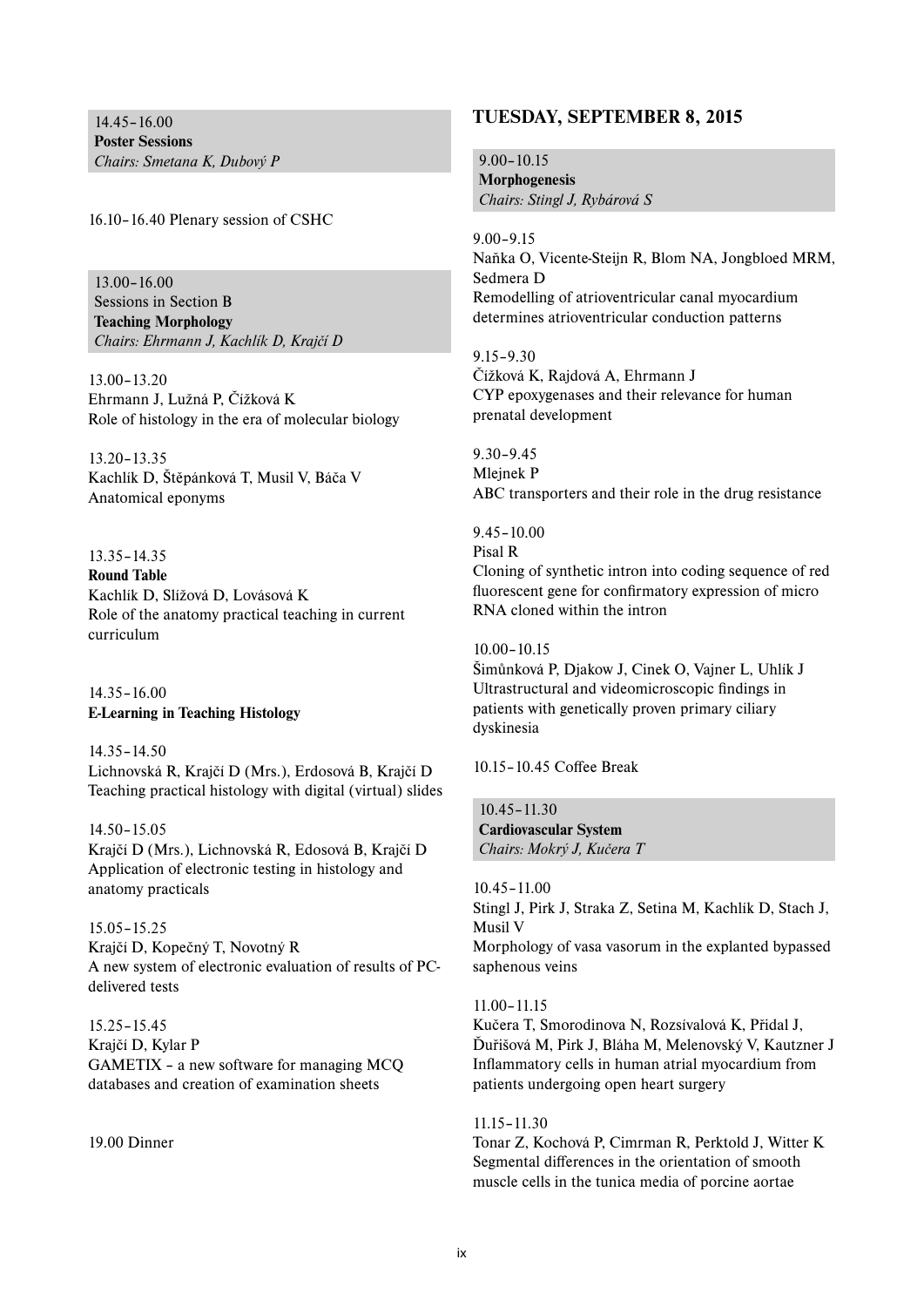11.30–12.15 **Anatomy** *Chairs: Slížová D, Druga R*

11.30–11.45 Kachlík D., Hajek P, Konařík M, Báča V Arteria brachioradialis – overview

11.45–12.00 Kachlík D, Blanková A, Báča V Supernumerary carpal bones

#### 12.00–12.15

Výborná E, Dorko F, Holibka V, Tokarčík J, Chylíková J Historical overview of morphological studies of palatine tonsil

11.00–11.30 Histology practical room in the new Theoretical Departments building, floor 2, room n. 2.540

Erdosová B, Krajčí (Mrs.), Lichnovská R, Krajčí D A live demonstration of histology practical with digital slides

12.10–13.30 **Various Topics** *Chairs: Laichman S, Kamarád V*

12.15–12.30

Bonczek O, Šerý O, Hloušková A, Lochman J, Izakovičová-Hollá L, Šoukalová J, Štembírek J, Míšek I, Černochová P, Krejčí P, Vaněk J Sequencing analysis of PAX9 and MSX1 genes in the Czech population

#### 12.30–12.45

Blažková Z, Oborná I, Filipčíková R, Bezdíčková M, Hubáček P, Mlčoch M, Dobiáš M, Pastucha D Pregnant woman as participants of traffic accident in anatomical-clinical relation- research intent and preliminary study

#### 12.45–13.00

Horváthová F, Danielisová v, Kuchárová B, Solár P, Rybárová S, Hodorová I, Mihalik J The effect of deprenyl administration on antioxidant status of rat testis

13.00–13.15

Ostrovska L, Vostejnova L, Dzugan J, Slama P, Kubina T, Ukraintsev E, Kraličkova M, Hubalek Kabalcova M The biological evaluation of ultra-fine titanium with improved mechanical strength for tissue engineering

13.15–13.30 Überall I Iconology of disease in Ranaisence art

13.30 **Closing Session** Authors of the best poster award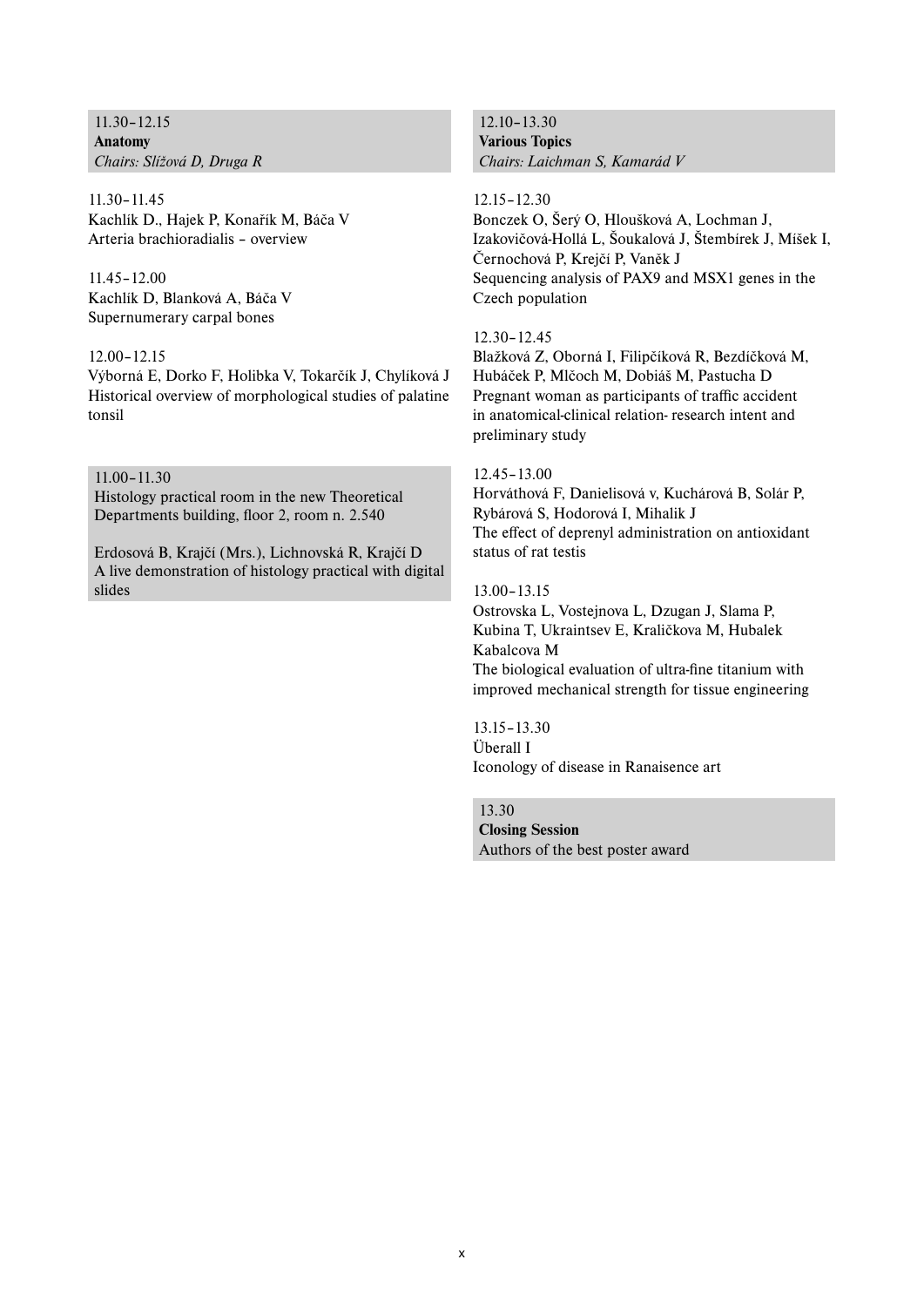## **POSTERS**

 1. Beznoska P, Hrebíková H, Chvátalová J, Pisal R, Čížková D, Diaz D, Mokrý J Analysis of decellularized skeletal muscle scaffolds and their settlement by myogenic cells 2. Bludovská M, Křížková V, Kotyzová D, Kubíková T Pleuran (beta-glucan from Pleurotus ostreatus) potentiates free radial induced hepatotoxic effects of hexavalent chromium in rats 3. Boleková A, Tomášová L, Hvizdošová N, Bona M, Lovásová K, Matéffy S, Kluchová D Postnatal development of nitrergic hippocampal neurons after prenatal influence of retinoic acid 4. Celá P, Shylo N, Weatherbee SD, Buchtová M Transmembrane protein 107 is a critical factor for craniofacial development 5. Danková M, Mechírová E, Domoráková I, Janitorová Poliačíková M, Stebnický M Pharmacological preconditioning: chance for formation of ischemic tolerance in rabbit's spinal cord 6. Domoráková I, Mechírová E, Danková M, Janitorová Poliačiková M, Stebnický M Glial reaction in the spinal cord ischemia after noradrenaline preconditioning 7. Dorko F, Výborná E, Holibka V, Tokarčík J, Chylíková J, Horňáková L Autonomic innervation of renal haemolymph node in rats 8. Dosedělová H, Veselá I, Krejčí P, Kunová M, Buchtová M Morphological analysis of mouse skeleton following AZD4547 treatment 9. Gregová K, Tóth S, Bilecová-Rabajdová M, Kudláčková M, Kovalčíková S, Jonecová Z The effect of quercetin on the expression of inflammatory mediators 10. Hodorová I, Fiala P, Mihalik J, Horváthová F, Rybárová S Immunohistochemistry of colorectal carcinoma: expression of p53 and MDM2 11. Holanová V, Zahradníček O Continuosly regeneration dentition in anoline lizards: the model of postnatal teeth development leading to changes in tooth shapes and numbers 12. Hrebíková H, Chvátalová J, Díaz D, Beznoska P, Mokrý J Naturally derived scaffold for skeletal muscle regeneration 13. Hvizdošová N, Tomášová L, Bona M, Matéffy S, Kluchová D Retinoic acid in the development of the NADPH-d positive neurons in rat brain 14. Chvátalová J, Mokrý J, Hrebíková H, Pisal R Colonization of muscle scaffolds by different cell types 15. Chyliková J, Kamarád V, Výborná E, Dvořáčková J, Holéczy P M1/M2 Macrophages polarization in white aditose tissue of morbid obese patients 16. Jirkovská M, Zuska K The influence of maternal diabetes on proliferative potential of human term placenta 17. Jonecová Z, Tóth S, Maretta M, Gregová K, Varga J Modification of apoptotic cell rate in the intestinal graft mucosa during cold preservation 18. Kikalová K, Kopecký M, Charamza J, Tomanová J, Zemanek P Blood pressure of girls aged 10 to 18 with respect to intra –abdominal fat tissue 19. Killinger M, Veselá I, Buchtová M Effect of WNT5a on chondrogenesis and limb development 20. Klepáček I, Shbat A, Zedníková-Malá P Abbot Seka's cranial morfology and 2D reconstruction of his face with individual landmarks 21. Kolesová H, Čapek M, Janáček J, Sedmera D Comparison of different tissue clearing methods for 3D imaging techniques in connexin40: GFP – expressing embryonic and adult mice 22. Kolinko Y, Cendelín J, Tonat Z, Králíčková M Stereological assessment of cerebellum microcirculation in the Lurcher mice 23. Krajčí D (Mrs.), Lichnovská R, Erdösová B, Kopečný T, Novotný R, Krajčí D Evaluation of results of MCQ tests applied in electronic format 24. Kuklová A, Solár P, Joukal M, Klusáková I, Dubový P Study of changes in the rat choroid plexus after peripheral nerve injury using fluorescent conjugated dextran 25. Langová P, Balková S, Buchtová M Microarray analysis of mandible regionalization during mouse development